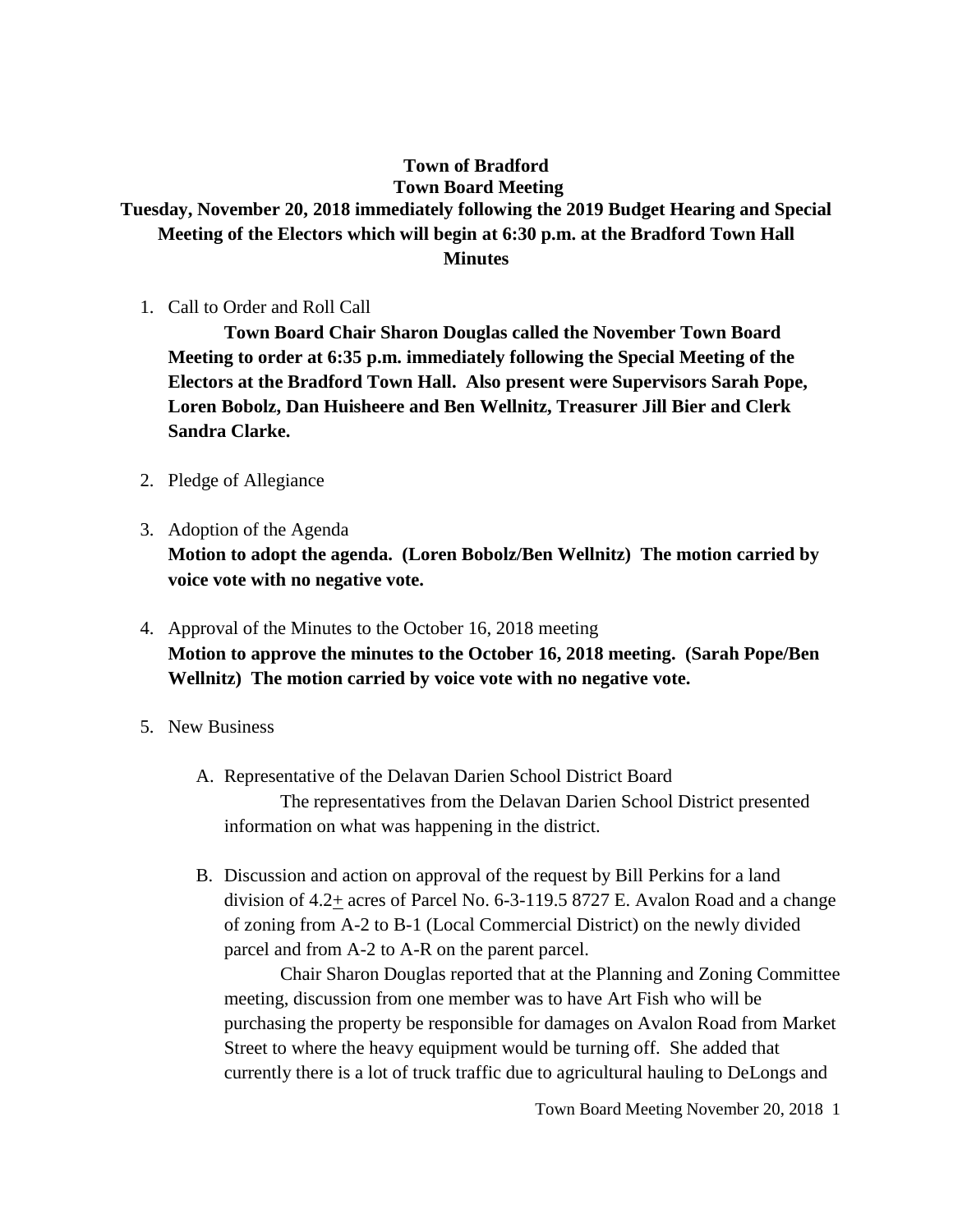the majority of the semis are hauling empty west as they leave DeLongs. Also discussed was the possibility of a drainage issue. Ron Combs stated that this area is not on the DNR maps. The Planning and Zoning Committee had recommended approval of the change of zoning on the new 4.2+ acre parcel from A-2 to B-1 Commercial and a change from A-2 to A-R Ag Residential on the parent parcel. She added that also discussed was having pictures taken around the driveway area so that if the area starts to breakdown it can then be repaired by the property owner. Loren Bobolz suggested that they not do a road bond but have a road agreement just if it breakdown. Art Fish stated that he would probably do enhancements to the area and will build driveway approaches. A 60-foot driveway culvert would be put in and he would remove some of the old trees and plant evergreens. Dan Huisheere suggested a road agreement include 100 feet on each side from the center of the driveway. The road agreement will be a condition of approval.

**Motion to approve the land division of 4.2+ acres of Parcel No. 6-3-119.5. (Loren Bobolz/Ben Wellnitz) The motion carried by voice vote with no negative vote.**

**Motion to approve the rezoning of the 4.2+ acre parcel from A-2 to B-1. (Ben Wellnitz/Dan Huisheere) The motion carried by voice vote with no negative vote.**

**Motion to approve the rezoning of the parent parcel no. 6-3-119.5 from A-2 to A-R Ag Residential. (Dan Huisheere/Ben Wellnitz) The motion carried by voice vote with no negative vote.**

C. Discussion and action on adoption of the 2019 Budget

**Motion to approve the 2019 Budget as proposed. (Ben Wellnitz/Loren Bobolz) Roll Call Vote: Sarah Pope, "Yes." Loren Bobolz, "Yes." Dan Huisheere, "Yes." Ben Wellnitz, "Yes." Sharon Douglas, "Yes." The motion carried unanimously.**

D. Discussion and action on Peich Settlement Agreement

**Motion to approve the settlement agreement of the 104 foot square parcel at the corner but that does not include the 33 foot right of way so it is a 71 foot by 71 foot parcel. (Dan Huisheere/Sarah Pope) The motion carried by voice vote with no negative vote.**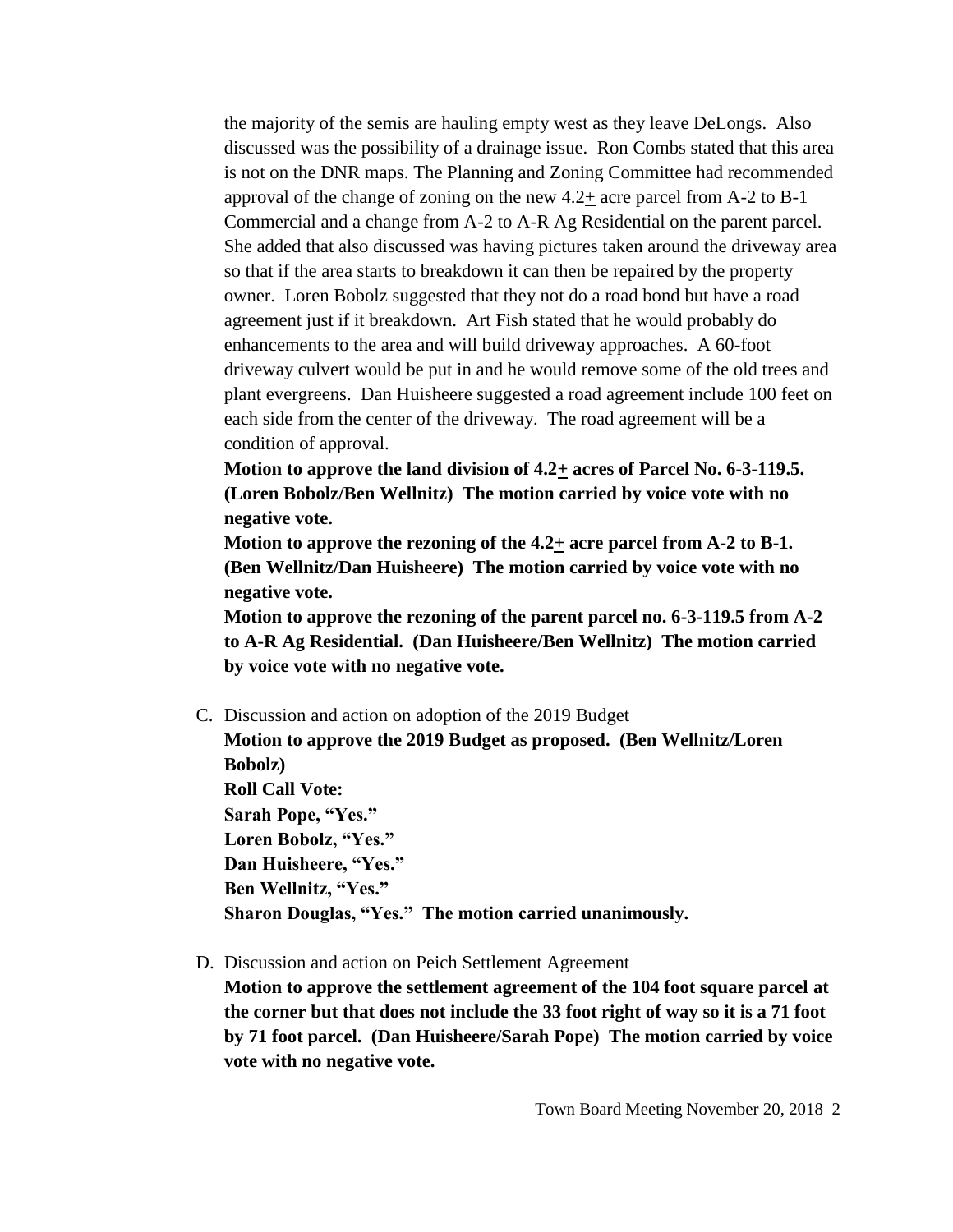#### E. Discussion of recycling

A DNR recycling representative will conduct a phone evaluation of the Town's recycling program on December  $12<sup>th</sup>$ . Evaluations are done every three years.

### F. Discussion and action on report by Fire District Representative

Sharon Douglas reported that the representatives from the Town of Clinton and the Village of Clinton will be voting on approval of the budget for the Fire District and they reported that they did not see a problem with approval. Chief Wright reported 10 fire runs and 25 EMS runs with a year to date total of 358. He had reported that in October they had spent a lot of time: completing their in-house driver renewal program, members participated in public education programs and continuing to complete hose tests and preparing for winter. Chief Wright is also working with the Village on active shooter tabletop which will take about two years to complete. A Fire Grant of \$140,000 for SVAs was applied for and he is working with an insurance agent to see about any possible savings on renewals coming up in December and January. Chief Wright is working with a new billing company at a savings of 6% and a new contract would start in February. The Fire District will be running testing to fill the following positions: Assistant Chief, Deputy Chief, two Captains, two Lieutenants and a new position of EMS Lieutenant to oversee and coordinate performance of their duties. The Fire Board will appoint at their meeting on January 10<sup>th</sup>, 2019.

Dan Huisheere stated that the November  $26<sup>th</sup>$  meeting of the Fire Department and EMS will be held at 7:00 pm was open to all board members and the public.

G. Discussion and action on Fire District Agreement

Chair Sharon Douglas spoke with Town Attorney Michael Oellerich who stated, from a legal standpoint, he and Attorney Moore thought the Fire District Agreement for the Fire Chief was okay to approve

**Motion to approve the agreement for the Fire Chief. (Loren Bobolz/Sarah Pope) The motion carried by voice vote with no negative vote.**

H. Discussion and action on Zoning Officer Report

**MZIS issued a permit no. TB18925 for a zoning and a building permit for a 572 square foot garage to Greg and Cathy Wnuk for parcel no. 6-3-135 at 3737 S. State Road 140, Avalon on 9-25-2018.**

I. Discussion and action on Supervisors' evaluation of their sections of roads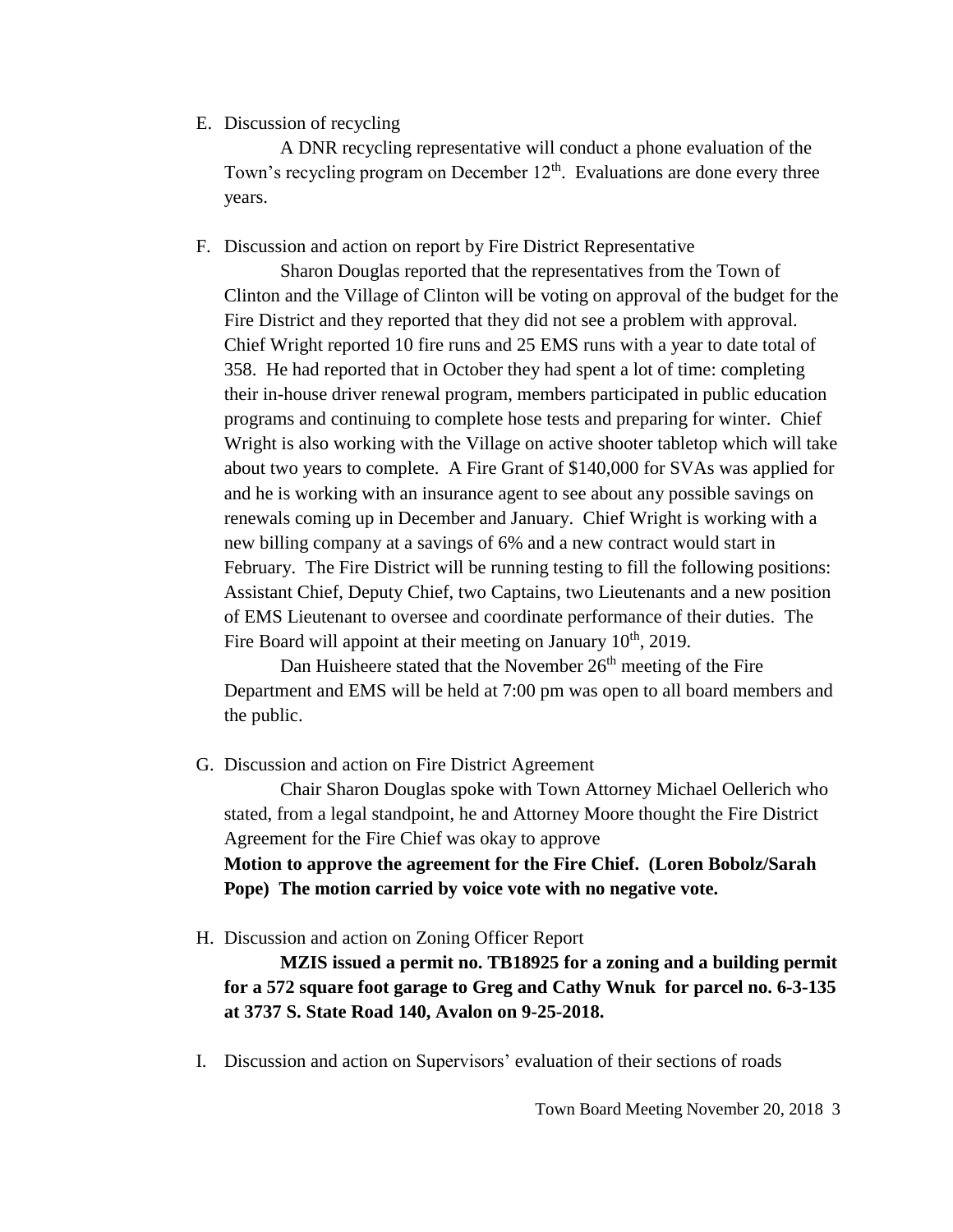Loren Bobolz reported that the tree trimming looked good on Minkey Road. The curve sign on Town Hall Road north of Doug Clowes' has been broken off and is laying in Metcalf's field and will need to be replaced.

J. Discussion and action on roadwork, including but not limited to tree trimming, culvert repair and replacement, ditching, shouldering, maintenance including replacement of signs and posts, paver repair, pot hole filling, Creek Road and Emerald Grove Bridge Projects

Midwest Ideal LLC will trim the trees on Creek Road by the park on the north side this winter.

On the Creek Road Railroad Bridge Project Jewell Engineer Ellery Schaffer had requested an update on the status of the interim design memo from Zach Pearson of the DOT regarding the last time they had spoken on October  $30<sup>th</sup>$ . Ellery Schaffer would like to get going on the design but has been waiting for approval on the recommended selection. According to Zach Pearson he needed a couple of changes on the cover sheet and the signature authority as he tried to figure that out on their end. He will be mailing it to La Crosse for a final signature from the Local Program Chief. Zach Pearson said it should be resolved shortly.

Chair Sharon Douglas reported that on October 31, 2018 she met with MSI Professional Services Engineers, Jamie Kurten and Kyle Busch, Rock County Highway Commissioner Duane Jorgenson, and Wisconsin DOT Civil Engineer Zach Pearson at a preliminary meeting to discuss structure types. MSA presented four alternatives.

- 1. The single-span pre-stressed girder would be a shorter bridge and the height would be a little higher than the 3-span. The MSE retaining walls in front of the abutments would be pre-casts and this would be the bridge where construction would be done the fastest.
- 2. The three-span pre-stressed girder would require two encased piers for center support
- 3. The three span hauched slab bridge would be a thinner structure and the longest bridge in length. This bridge revealed no savings.
- 4. The single span precast three-sided box culvert option was determined not to be cost competitive.

The preliminary cost for the single span came in around \$990,000, the three span at \$1,090,000 and the pre-cast three sided box culvert at \$1,270,000 and the three span hauched slab at \$1,300,000.

Town Board Meeting November 20, 2018 4 Zach Pearson had stated that due to the scope of change in regards to the vertical clearance, the railroad wanted it at 23 feet and a possibility of the second track being added in the future, he thought there should be additional funding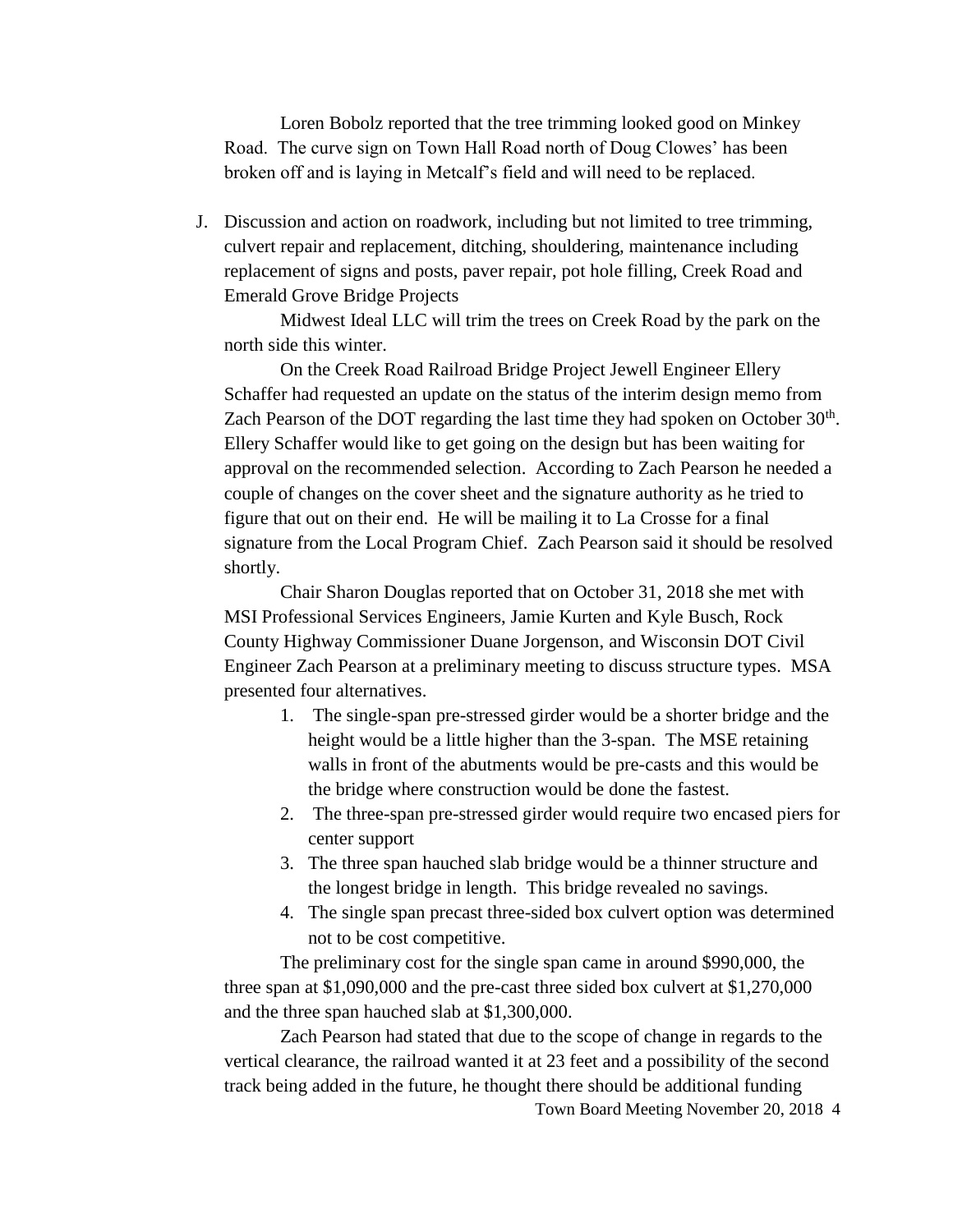available. He was going to check with the person who signs off on the paperwork when he returns from Germany. He added that the railroad charges about \$800.00 per day for flagmen.

Chair Sharon Douglas stated that there is a high probability that this bridge will be constructed in the summer of 2020 according to MSA which is the same time as the Creek Road Bridge. She added that they did say it could be a year or two later. The sunset date for this bridge project is June 30, 2022.

Chair Sharon Douglas reported that they went out to the site after the meeting to look at the potential need to purchase right of way. She spoke with Duane Jorgenson on November  $15<sup>th</sup>$  regarding finalizing costs for the interim design memo. MSA is currently working on this and the public involvement plan is prepared. According to Duane Jorgenson, it appears that if the three-span bridge is chosen then no right of way would have to be purchased as all components would fit. The single-span would have some cost savings but ROW would have to be purchased. The minimum charge from the railroad is \$5,000 and if all four quadrants have to be purchased it could cost around \$20,000 plus the cost for the real estate agent doing the purchasing. The actual cost for ROW purchase is not known at this time but MSA is working on the cost for these two options. It will depend on which option the DOT chooses.

Duane Jorgenson wanted to know how to handle the real estate acquisition if needed. He suggested that it be contracted out separately from the design contract. In the County/Municipal Agreement, the real estate costs are to be split between the Town and the County. WSOR will not participate in the real estate purchase, however the funding was set up that in the end we all pay 1/3 of the local portion, so they will be contributing more to other areas of the project to cover that split.

# **Motion to have the County handle the real estate acquisition if needed. (Loren Bobolz/Dan Huisheere) The motion carried by voice vote with no negative vote.**

Chair Sharon Douglas stated that the asphalt placement was an additional item that the County was willing to do.

# **Motion to have the County do the paving of the approaches. (Sarah Pope/Ben Wellnitz) The motion carried by voice vote with no negative vote.**

K. Discussion and action on Town Hall Repair Committee Report

Ron Duffy was thanked for repainting the handicap parking markings.

L. Discussion and action on approval of Driveway Permit Applications No applications were received.